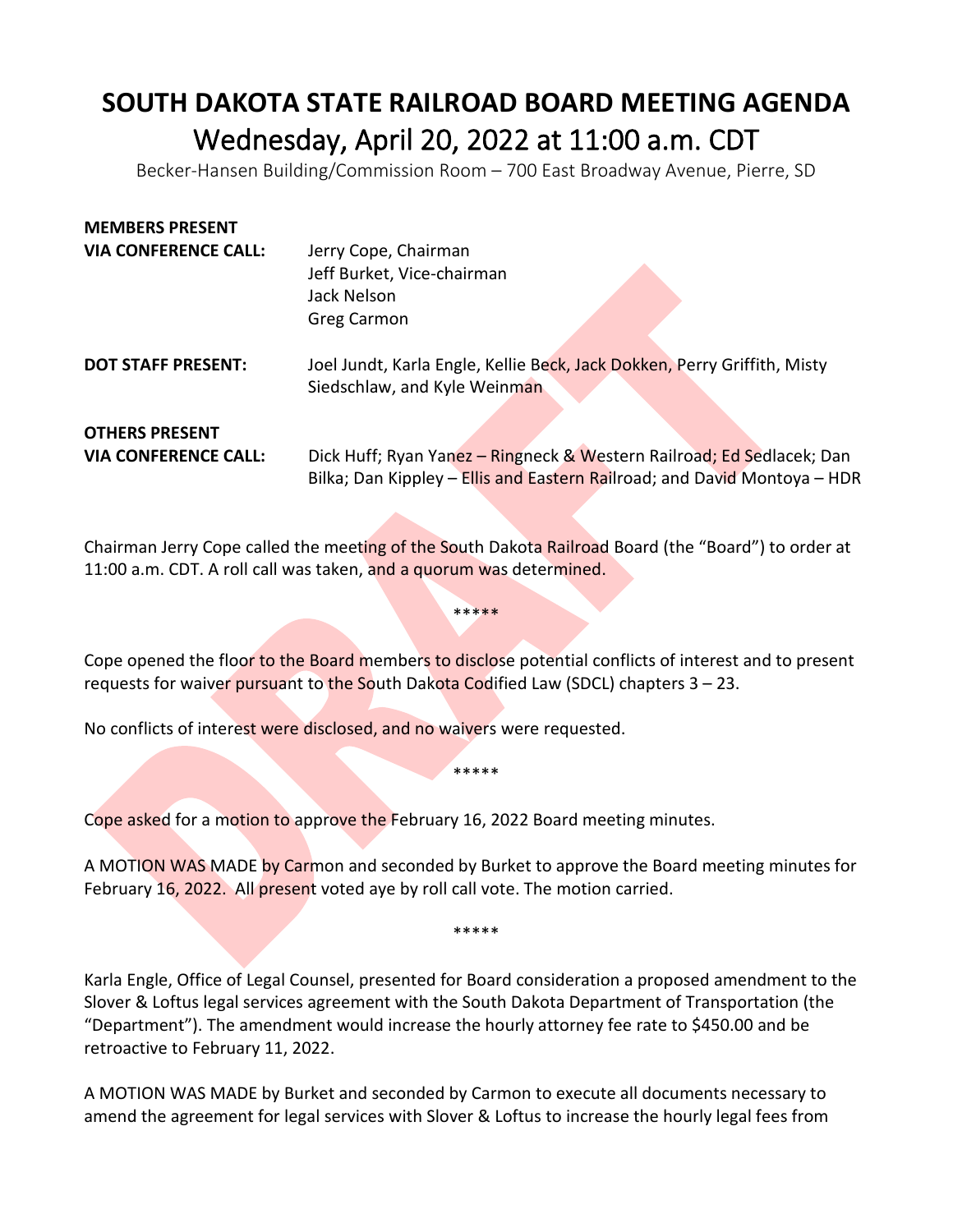\$380.00 to \$450.00 per hour effective February 11, 2022. All present voted aye by roll call vote. The motion carried.

\*\*\*\*\*

Cope opened the floor to public input. Edward Sedlacek expressed his interest in purchasing additional excess railroad property in Tabor.

\*\*\*\*\*

Secretary Joel Jundt presented the following items in the Secretary's Report to the Board:

- Federal legislative update. On March 15, 2022 President Biden signed the Consolidated Appropriations Act of 2022, which provides full-year funding through September 30, 2022 for projects and activities of the Federal Government. The Act includes funding that will help the implementation of the Infrastructure Investment and Jobs Act, Public Law No. 117-58, November 15, 2021, also known as "Bipartisan Infrastructure Law ("BIL"). The Department will start to receive funding under the BIL for *previously* established programs while new programs continue to be developed.
- Special Transportation Circumstance (STC) / CRISI Appropriations. Notice of funding will be scheduled for July for approximately an additional \$13 million dollars.
- State legislative update. Legislation was proposed this past session but did not pass related to funding to create quiet zones for railroad crossings. There is the potential to use federal STC funds for this purpose. At future meetings, the Board will receive additional information about the establishment of quiet zones to decide whether they are agreeable to use the State's designated STC funds for this use.

Jack Dokken, Program Manager for the Office of Air, Rail, & Transit, presented for Board consideration a proposal to sell excess railroad property in Tabor to Edward Sedlacek. The proposed property sale abuts excess railroad property that was previously sold to Mr. Sedlacek. Mr. Sedlacek would be expected to survey the proposed sale property and an appraisal of the property would be needed.

\*\*\*\*\*

A MOTION WAS MADE by Carmon and seconded by Burkett to authorize the Secretary of the Department of Transportation (the "Department") or his designee to execute all documents necessary to sell the state-owned railroad property in Tabor to Edward Sedlacek. All present voted aye by roll call vote. The motion carried.

\*\*\*\*\*

Dokken presented for Board consideration two requests to enter into agreements for control of noxious weeds on the state-owned Napa-Platte rail line and the state-sponsored railbanked section of the Mitchell-Rapid City (MRC) rail line.